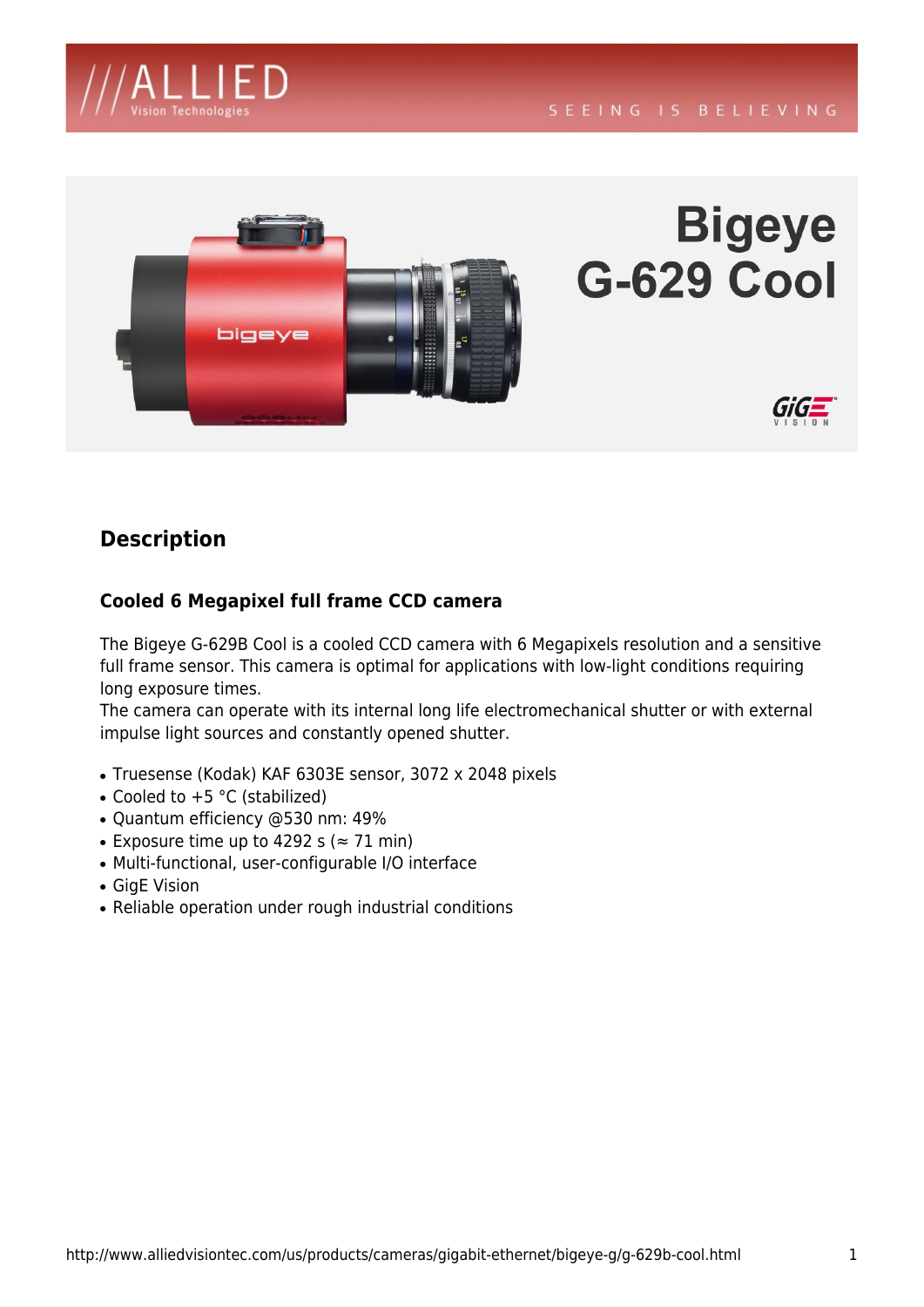

# **Specifications**

| <b>Bigeye</b>                                           | G-629 Cool                                    |
|---------------------------------------------------------|-----------------------------------------------|
| <b>Interface</b>                                        | IEEE 802.3 1000baseT                          |
| <b>Resolution</b>                                       | 3072 x 2048                                   |
| <b>Sensor</b>                                           | Truesense KAF-6303E                           |
| <b>Sensor type</b>                                      | <b>CCD Progressive</b>                        |
| <b>Sensor size</b>                                      | Type 35 mm                                    |
| <b>Cell size</b>                                        | $9.0 \times 9.0 \mu m$                        |
| <b>Cooling temperature</b>                              | $+5 °C$                                       |
| <b>Dark noise</b>                                       | 21 e-                                         |
| <b>Dark current</b>                                     | 0.008 e-/pixel/s                              |
| <b>Saturation capacity</b>                              | 56000 e-                                      |
| <b>Dynamic range</b>                                    | 69 dB                                         |
| Lens mount                                              | F-Mount                                       |
| Max frame rate at full resolution                       | 0.67 fps                                      |
| A/D                                                     | 14 bit                                        |
| <b>On-board FIFO</b>                                    | 32 MB                                         |
|                                                         | <b>Output</b>                                 |
| <b>Bit depth</b>                                        | 14 bit                                        |
| <b>Mono modes</b>                                       | Mono8, Mono12, Mono12Packed, Mono14           |
|                                                         | <b>General purpose inputs/outputs (GPIOs)</b> |
| <b>TTL I/Os</b>                                         | 1/1                                           |
| Opto-coupled I/Os                                       | 3/3                                           |
| <b>RS-232</b>                                           | $\overline{2}$                                |
|                                                         | <b>Operating conditions/Dimensions</b>        |
| <b>Operating temperature</b>                            | 0 °C  35 °C                                   |
| <b>Power consumption (12 V)</b>                         | max. <37.2 W, typ. <18 W                      |
| <b>Mass</b>                                             | 1390 g                                        |
| <b>Body Dimensions</b><br>$(L \times W \times H$ in mm) | 131.55 x 90 x 109 incl. connectors, w/o lens  |
| <b>Regulations</b>                                      | CE, RoHS (2002/95/EC)                         |

*Download technical drawing (click here)*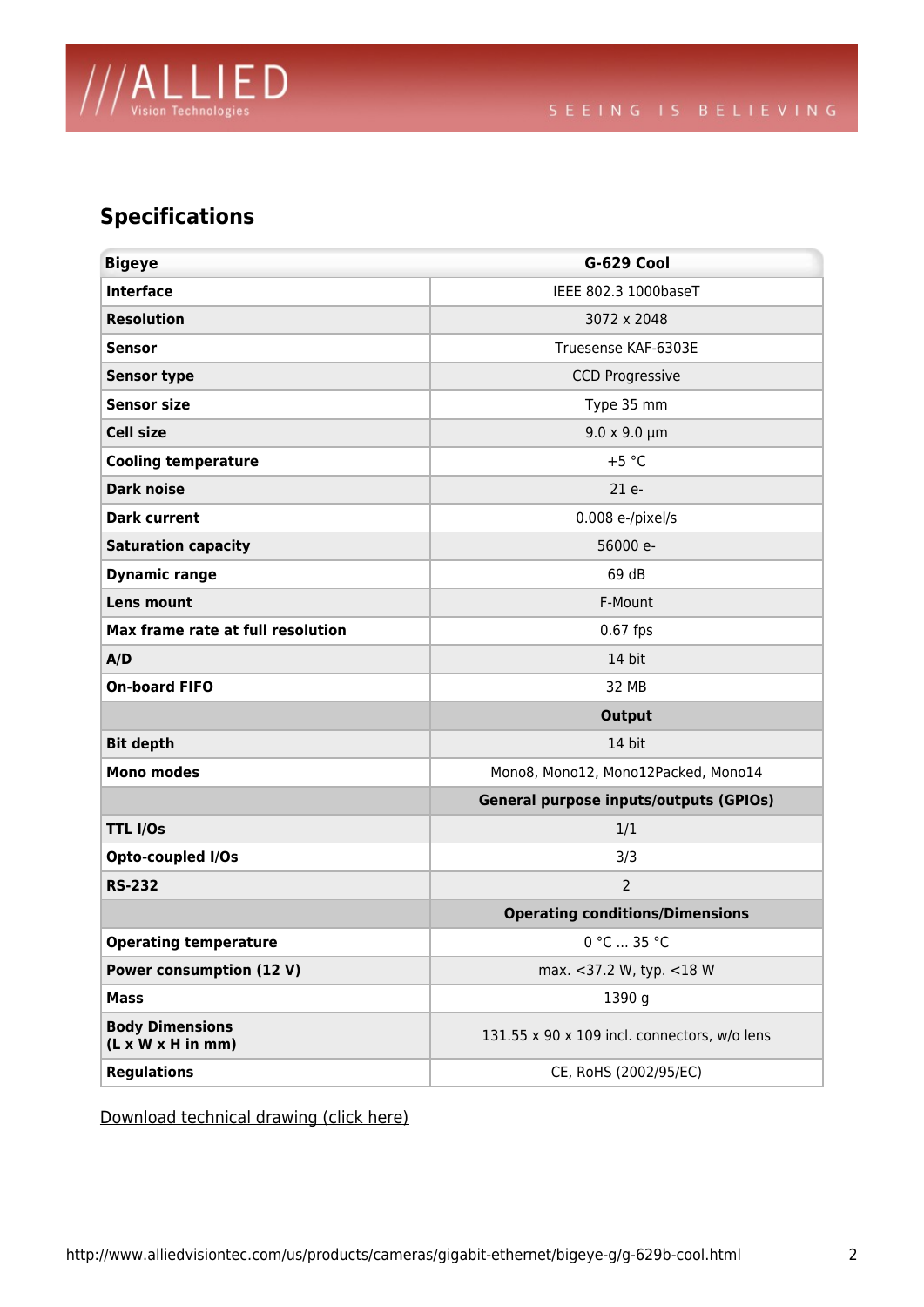



## **Smart features**

- *Gain (6 dB)*
- *Exposure time 50688 µs to ≈ 71 minutes*
- *Binning (2x1, 2x2)*
- *Gamma (0.45, 0.5, 0.7)*
- *Three look-up tables (LUTs)*
- *Five storable user sets*

#### **Easy integration**

*The Bigeye G-629B Cool can be easily integrated into your application, since it is GigE Vision compliant and compatible with AVT's GigE SDKs. Additionally, this camera can be used with numerous third-party software solutions.*